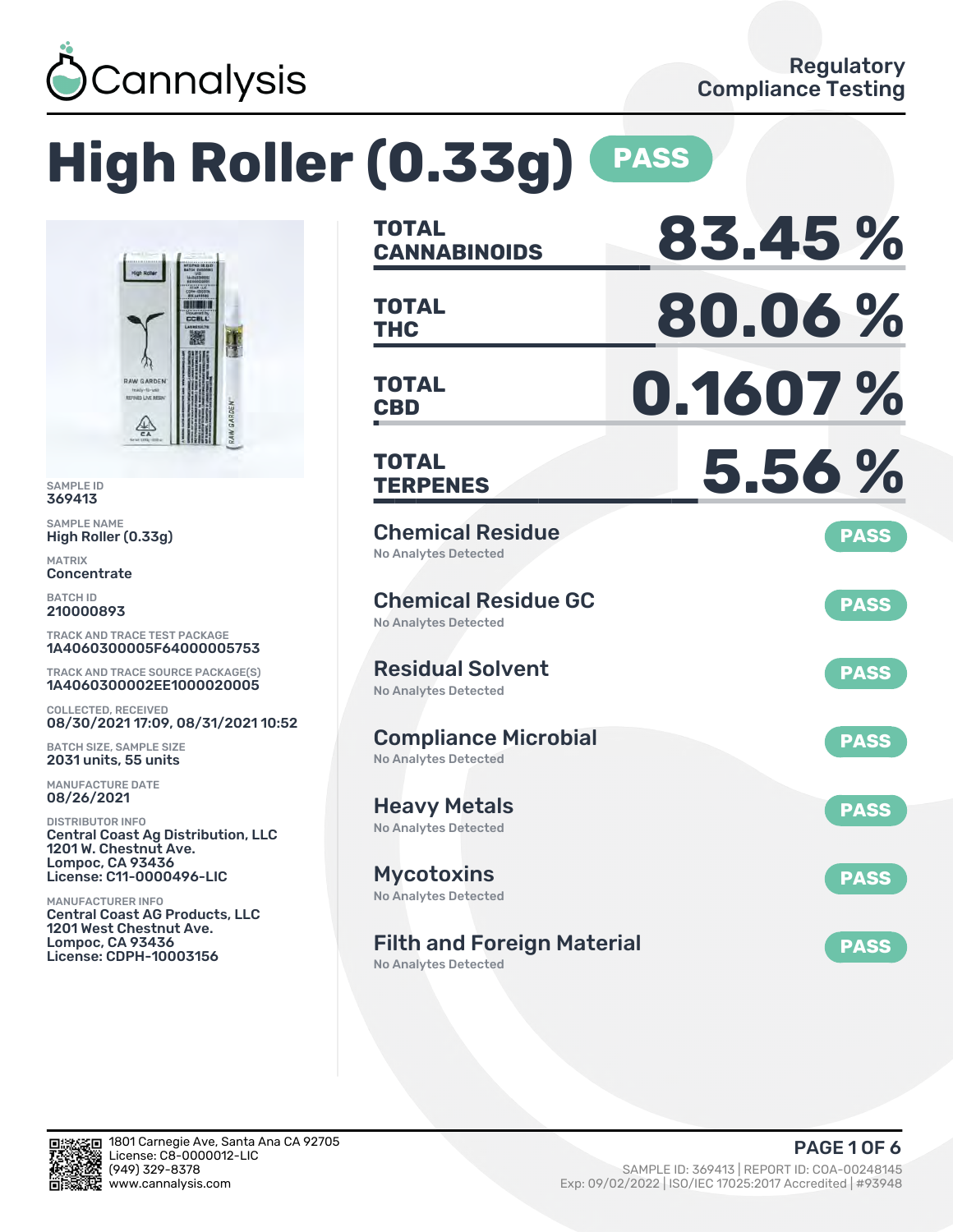

# CANNABINOID ANALYSIS

Total THC,CBD value(s) have been decarboxylated.

| TOTAL THC:          | 800.6 mg/g (80.06 %), 264.2 mg per package |
|---------------------|--------------------------------------------|
| TOTAL CBD:          | 1.607 mg/g (0.1607 %), 0.53 mg per package |
| TOTAL CANNABINOIDS: | 834.5 mg/g (83.45 %)                       |

UNIT OF MEASUREMENT: Milligrams per Gram(mg/g)

| <b>ANALYTE</b>         | <b>RESULT</b>                      | LOD    | <b>LLOO</b> | <b>ANALYTE</b>   | <b>RESULT</b>          | <b>LOD</b> | <b>LLOO</b> |
|------------------------|------------------------------------|--------|-------------|------------------|------------------------|------------|-------------|
| THCa                   | ND                                 | 0.5000 | 1.0000      | CBDa             | <b>ND</b>              | 0.5000     | 1.0000      |
| D9THC                  | 800.6 mg/g (80.06 %)               | 0.5000 | 1.0000      | CBD              | 1.607 mg/g $(0.1607%)$ | 0.5000     | 1.0000      |
| D8THC                  | 1.163 mg/g $(0.1163 \%)$           | 0.5000 | 1.0000      | CBD <sub>v</sub> | <b>ND</b>              | 0.5000     | 1.0000      |
| <b>CBN</b>             | $2.307 \,\mathrm{mg/g}$ (0.2307 %) | 0.5000 | 1.0000      | CBCa             | <b>ND</b>              | 0.5000     | 1.0000      |
| THCva                  | ND                                 | 0.5000 | 1.0000      | CBC              | <b>ND</b>              | 0.5000     | 1.0000      |
| <b>THC<sub>v</sub></b> | 3.599 mg/g (0.3599 %)              | 0.5000 | 1.0000      | CBGa             | <b>ND</b>              | 0.5000     | 1.0000      |
| ExoTHC                 | $1.222 \,\mathrm{mg/g}$ (0.1222 %) | 0.5000 | 1.0000      | <b>CBG</b>       | 23.92 mg/g (2.392 %)   | 0.5000     | 1.0000      |
| <b>CBL</b>             | ND                                 | 0.5000 | 1.0000      |                  |                        |            |             |

#### ADDITIONAL INFORMATION

| Method:     | SOP-TECH-001 | Sample Prepped: 08/31/2021 17:59  | Sample Approved: 09/01/2021 10:28  |  |
|-------------|--------------|-----------------------------------|------------------------------------|--|
| Instrument: | UPLC-DAD     | Sample Analyzed: 08/31/2021 19:12 | Prep-Analytical Batch: 32328-26399 |  |



TOTAL TERPENES: 55.63 mg/g (5.563 %)

| <b>ANALYTE</b>  | <b>RESULT</b>                                                                                                                                          | LOD    | LLOO   | <b>ANALYTE</b>     | <b>RESULT</b>                                     | LOD    | <b>LLOO</b> |
|-----------------|--------------------------------------------------------------------------------------------------------------------------------------------------------|--------|--------|--------------------|---------------------------------------------------|--------|-------------|
| 3-Carene        | <b>ND</b>                                                                                                                                              | 1.000  | 2.500  | Alpha bisabolol    | <lloo< td=""><td>0.1000</td><td>0.50</td></lloo<> | 0.1000 | 0.50        |
| Alpha cedrene   | <b>ND</b>                                                                                                                                              | 1.000  | 2.500  | Alpha humulene     | 1.043 mg/g $(0.1043\%)$                           | 0.5000 | 1.00C       |
| Alpha pinene    | 1.673 mg/g (0.1673 %)                                                                                                                                  | 0.1000 | 1.000  | Alpha terpinene    | <b>ND</b>                                         | 0.5000 | 1.00C       |
| Alpha terpineol | <lloo< td=""><td>0.3260</td><td>0.6520</td><td>Beta caryophyllene</td><td>4.103 mg/g <math>(0.4103\%)</math></td><td>0.5000</td><td>1.000</td></lloo<> | 0.3260 | 0.6520 | Beta caryophyllene | 4.103 mg/g $(0.4103\%)$                           | 0.5000 | 1.000       |
| Beta myrcene    | 18.66 mg/g (1.866 %)                                                                                                                                   | 0.5000 | 1.000  | Beta pinene        | 2.904 mg/g $(0.2904\%)$                           | 0.6070 | 1.214       |
| <b>Borneol</b>  | ΝD                                                                                                                                                     | 1.000  | 2.500  | Camphene           | ND.                                               | 0.5000 | 1.000       |

UNIT OF MEASUREMENT: Milligrams per Gram(mg/g)

| <b>ANALY I E</b>        | <b>KESULI</b>                                                                                                                                           | LUD    | <b>LLUU</b> | <b>ANALYIE</b>      | <b>KESULI</b>                                       | LUD    | LLUU   |
|-------------------------|---------------------------------------------------------------------------------------------------------------------------------------------------------|--------|-------------|---------------------|-----------------------------------------------------|--------|--------|
| 3-Carene                | <b>ND</b>                                                                                                                                               | 1.000  | 2.500       | Alpha bisabolol     | <ll0q< td=""><td>0.1000</td><td>0.5000</td></ll0q<> | 0.1000 | 0.5000 |
| Alpha cedrene           | ND                                                                                                                                                      | 1.000  | 2.500       | Alpha humulene      | 1.043 mg/g $(0.1043\%)$                             | 0.5000 | 1.000  |
| Alpha pinene            | 1.673 mg/g $(0.1673\%)$                                                                                                                                 | 0.1000 | 1.000       | Alpha terpinene     | <b>ND</b>                                           | 0.5000 | 1.000  |
| Alpha terpineol         | <lloq< td=""><td>0.3260</td><td>0.6520</td><td>Beta caryophyllene</td><td>4.103 mg/g <math>(0.4103 \%)</math></td><td>0.5000</td><td>1.000</td></lloq<> | 0.3260 | 0.6520      | Beta caryophyllene  | 4.103 mg/g $(0.4103 \%)$                            | 0.5000 | 1.000  |
| Beta myrcene            | 18.66 mg/g (1.866 %)                                                                                                                                    | 0.5000 | 1.000       | Beta pinene         | 2.904 mg/g $(0.2904\%)$                             | 0.6070 | 1.214  |
| Borneol                 | <b>ND</b>                                                                                                                                               | 1.000  | 2.500       | Camphene            | <b>ND</b>                                           | 0.5000 | 1.000  |
| Camphor                 | <b>ND</b>                                                                                                                                               | 0.1000 | 0.5000      | Caryophyllene oxide | <b>ND</b>                                           | 0.5000 | 2.500  |
| Cedrol                  | <b>ND</b>                                                                                                                                               | 0.5000 | 1.000       | Cis geraniol        | <b>ND</b>                                           | 1.000  | 2.500  |
| Cis nerolidol           | <b>ND</b>                                                                                                                                               | 2.500  | 5.000       | Eucalyptol          | <b>ND</b>                                           | 0.1000 | 0.5000 |
| Fenchol                 | 1.143 mg/g (0.1143 %)                                                                                                                                   | 0.5000 | 1.000       | Fenchone            | <ll0q< td=""><td>0.1000</td><td>0.5000</td></ll0q<> | 0.1000 | 0.5000 |
| Gamma terpinene         | ND                                                                                                                                                      | 0.1000 | 0.5000      | Gamma terpineol     | <b>ND</b>                                           | 0.2090 | 0.5230 |
| Geranyl acetate         | ND.                                                                                                                                                     | 0.1000 | 0.5000      | Guaiol              | <b>ND</b>                                           | 2.500  | 5.000  |
| Isoborneol              | <b>ND</b>                                                                                                                                               | 0.5000 | 1.000       | Isopulegol          | <b>ND</b>                                           | 2.500  | 5.000  |
| Limonene                | 19.64 mg/g (1.964 %)                                                                                                                                    | 0.5000 | 2.500       | Linalool            | 2.957 mg/g (0.2957 %)                               | 0.5000 | 1.000  |
| Menthol                 | ND.                                                                                                                                                     | 1.000  | 2.500       | Ocimene 1           | <b>ND</b>                                           | 0.1550 | 0.3100 |
| Ocimene 2               | <lloq< td=""><td>0.3450</td><td>1.725</td><td>P-cymene</td><td><b>ND</b></td><td>0.5230</td><td>1.045</td></lloq<>                                      | 0.3450 | 1.725       | P-cymene            | <b>ND</b>                                           | 0.5230 | 1.045  |
| P-mentha-1,5-diene ND   |                                                                                                                                                         | 0.5000 | 1.000       | Pulegone            | <b>ND</b>                                           | 0.1000 | 0.5000 |
| Sabinene                | <b>ND</b>                                                                                                                                               | 0.5000 | 1.000       | Terpinolene         | 3.506 mg/g (0.3506 %)                               | 0.1000 | 0.5000 |
| Trans beta farnesene ND |                                                                                                                                                         | 2.500  | 5.000       | Trans geraniol      | <b>ND</b>                                           | 0.5000 | 2.500  |
| Trans nerolidol         | <b>ND</b>                                                                                                                                               | 0.5000 | 2.500       | Valencene           | <b>ND</b>                                           | 0.5000 | 1.000  |



PAGE 2 OF 6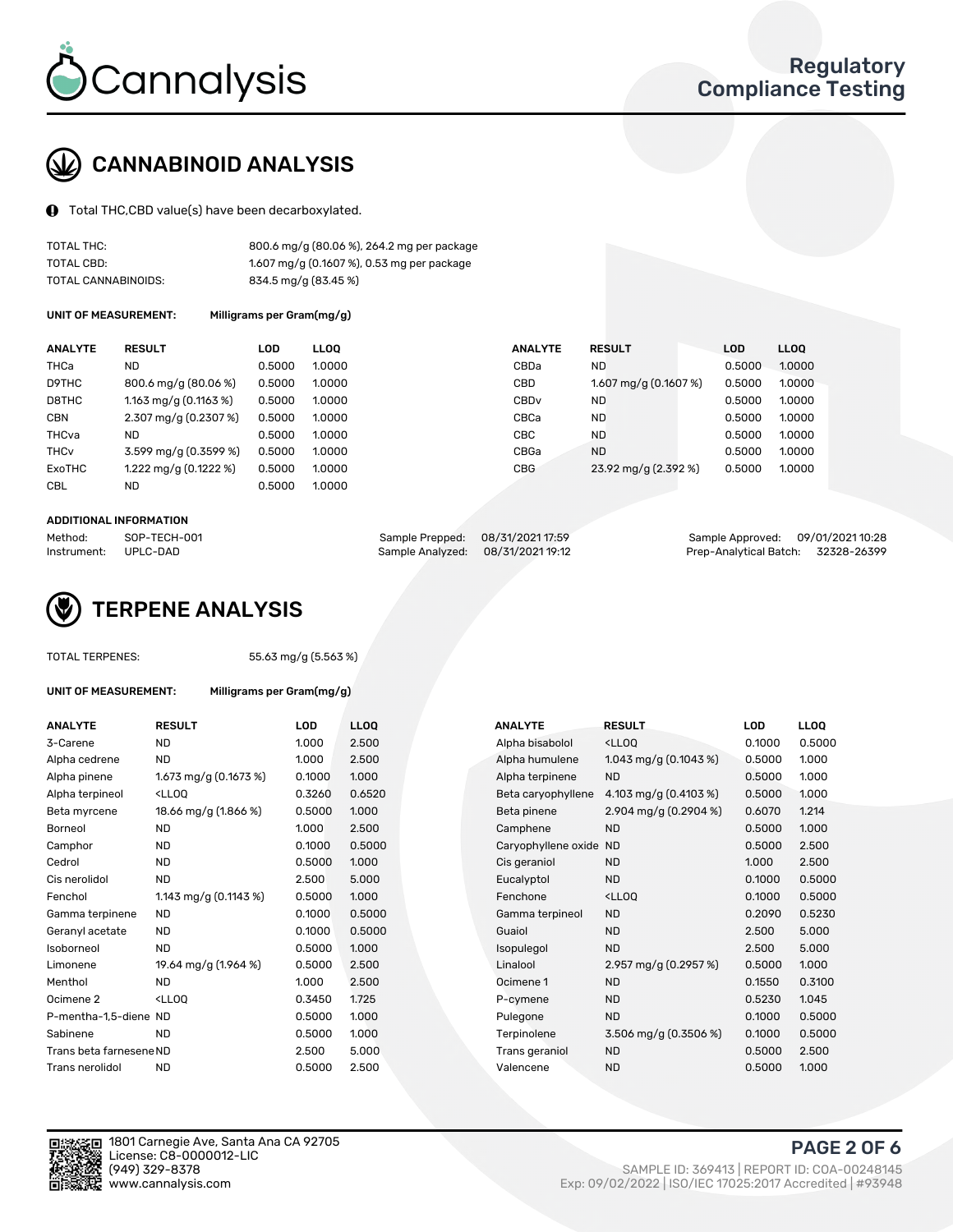

# Regulatory Compliance Testing

#### ADDITIONAL INFORMATION

Method: SOP-TECH-027 Sample Prepped: 08/31/2021 18:58 Sample Approved: 09/01/2021 15:58 Prep-Analytical Batch: 32340-26400



CHEMICAL RESIDUE ANALYSIS PASS

UNIT OF MEASUREMENT: Micrograms per Gram(ug/g)

| <b>ANALYTE</b>    | <b>RESULT</b> | LOD    | LL <sub>OO</sub> | <b>ACTION LEVEL</b> |      | <b>ANALYTE</b>      | <b>RESULT</b> | LOD    | <b>LLOQ</b> | <b>ACTION LEVEL</b> |      |
|-------------------|---------------|--------|------------------|---------------------|------|---------------------|---------------|--------|-------------|---------------------|------|
| Abamectin         | <b>ND</b>     | 0.0200 | 0.0400           | 0.1000              | Pass | Acephate            | <b>ND</b>     | 0.0200 | 0.0400      | 0.1000              | Pass |
| Acequinocyl       | <b>ND</b>     | 0.0200 | 0.0400           | 0.1000              | Pass | Acetamiprid         | <b>ND</b>     | 0.0200 | 0.0400      | 0.1000              | Pass |
| Aldicarb          | <b>ND</b>     | 0.0200 | 0.0400           | 0.0                 | Pass | Azoxystrobin        | <b>ND</b>     | 0.0200 | 0.0400      | 0.1000              | Pass |
| Bifenazate        | <b>ND</b>     | 0.0200 | 0.0400           | 0.1000              | Pass | <b>Bifenthrin</b>   | <b>ND</b>     | 0.0200 | 0.0400      | 3.000               | Pass |
| <b>Boscalid</b>   | <b>ND</b>     | 0.0200 | 0.0400           | 0.1000              | Pass | Carbaryl            | <b>ND</b>     | 0.0200 | 0.0400      | 0.5000              | Pass |
| Carbofuran        | <b>ND</b>     | 0.0200 | 0.0400           | 0.0                 | Pass | Chlorantraniliprole | <b>ND</b>     | 0.0200 | 0.0400      | 10.00               | Pass |
| Clofentezine      | <b>ND</b>     | 0.0200 | 0.0400           | 0.1000              | Pass | Coumaphos           | <b>ND</b>     | 0.0200 | 0.0400      | 0.0                 | Pass |
| Cyfluthrin        | <b>ND</b>     | 0.4000 | 1.000            | 2.000               | Pass | Cypermethrin        | <b>ND</b>     | 0.4000 | 1.000       | 1.000               | Pass |
| Daminozide        | <b>ND</b>     | 0.0200 | 0.0400           | 0.0                 | Pass | Diazinon            | <b>ND</b>     | 0.0200 | 0.0400      | 0.1000              | Pass |
| <b>Dichlorvos</b> | <b>ND</b>     | 0.0200 | 0.0400           | 0.0                 | Pass | Dimethoate          | <b>ND</b>     | 0.0200 | 0.0400      | 0.0                 | Pass |
| Dimethomorph      | <b>ND</b>     | 0.0200 | 0.0400           | 2.000               | Pass | Ethoprophos         | <b>ND</b>     | 0.0200 | 0.0400      | 0.0                 | Pass |
| Etofenprox        | <b>ND</b>     | 0.0200 | 0.0400           | 0.0                 | Pass | Etoxazole           | <b>ND</b>     | 0.0200 | 0.0400      | 0.1000              | Pass |
| Fenhexamid        | <b>ND</b>     | 0.0200 | 0.0400           | 0.1000              | Pass | Fenoxycarb          | <b>ND</b>     | 0.0200 | 0.0400      | 0.0                 | Pass |
| Fenpyroximate     | <b>ND</b>     | 0.0200 | 0.0400           | 0.1000              | Pass | Fipronil            | <b>ND</b>     | 0.0400 | 0.1000      | 0.0                 | Pass |
| Flonicamid        | <b>ND</b>     | 0.0200 | 0.0400           | 0.1000              | Pass | Fludioxonil         | <b>ND</b>     | 0.0200 | 0.0400      | 0.1000              | Pass |
| Hexythiazox       | <b>ND</b>     | 0.0200 | 0.0400           | 0.1000              | Pass | Imazalil            | <b>ND</b>     | 0.0200 | 0.0400      | 0.0                 | Pass |
| Imidacloprid      | <b>ND</b>     | 0.0200 | 0.0400           | 5.000               | Pass | Kresoxim methyl     | <b>ND</b>     | 0.0200 | 0.0400      | 0.1000              | Pass |
| Malathion         | <b>ND</b>     | 0.0200 | 0.0400           | 0.5000              | Pass | Metalaxyl           | <b>ND</b>     | 0.0200 | 0.0400      | 2.000               | Pass |
| Methiocarb        | <b>ND</b>     | 0.0200 | 0.0400           | 0.0                 | Pass | Methomyl            | <b>ND</b>     | 0.0200 | 0.0400      | 1.000               | Pass |
| Mevinphos         | <b>ND</b>     | 0.0200 | 0.0400           | 0.0                 | Pass | Myclobutanil        | <b>ND</b>     | 0.0200 | 0.0400      | 0.1000              | Pass |
| Naled             | <b>ND</b>     | 0.0200 | 0.0400           | 0.1000              | Pass | Oxamyl              | <b>ND</b>     | 0.0200 | 0.0400      | 0.5000              | Pass |
| Paclobutrazol     | <b>ND</b>     | 0.0200 | 0.0400           | 0.0                 | Pass | Permethrins         | <b>ND</b>     | 0.0400 | 0.1000      | 0.5000              | Pass |
| Phosmet           | <b>ND</b>     | 0.0200 | 0.0400           | 0.1000              | Pass | Piperonyl butoxide  | <b>ND</b>     | 0.0200 | 0.0400      | 3.000               | Pass |
| Prallethrin       | <b>ND</b>     | 0.0200 | 0.0400           | 0.1000              | Pass | Propiconazole       | <b>ND</b>     | 0.0200 | 0.0400      | 0.1000              | Pass |
| Propoxur          | <b>ND</b>     | 0.0200 | 0.0400           | 0.0                 | Pass | Pyrethrins          | <b>ND</b>     | 0.0200 | 0.0400      | 0.5000              | Pass |
| Pyridaben         | <b>ND</b>     | 0.0200 | 0.0400           | 0.1000              | Pass | Spinetoram          | <b>ND</b>     | 0.0200 | 0.0400      | 0.1000              | Pass |
| Spinosad          | <b>ND</b>     | 0.0300 | 0.0700           | 0.1000              | Pass | Spiromesifen        | <b>ND</b>     | 0.0200 | 0.0400      | 0.1000              | Pass |
| Spirotetramat     | <b>ND</b>     | 0.0200 | 0.0400           | 0.1000              | Pass | Spiroxamine         | <b>ND</b>     | 0.0200 | 0.0400      | 0.0                 | Pass |
| Tebuconazole      | <b>ND</b>     | 0.0200 | 0.0400           | 0.1000              | Pass | Thiacloprid         | <b>ND</b>     | 0.0200 | 0.0400      | 0.0                 | Pass |
| Thiamethoxam      | <b>ND</b>     | 0.0200 | 0.0400           | 5.000               | Pass | Trifloxystrobin     | <b>ND</b>     | 0.0200 | 0.0400      | 0.1000              | Pass |

### ADDITIONAL INFORMATION

Method: SOP-TECH-002 Sample Prepped: 08/31/2021 19:22 Sample Approved: 09/01/2021 15:19<br>Instrument: LC-MS/MS Sample Analyzed: 08/31/2021 19:22 Prep-Analytical Batch: 32332-26401 Prep-Analytical Batch: 32332-26401

PAGE 3 OF 6

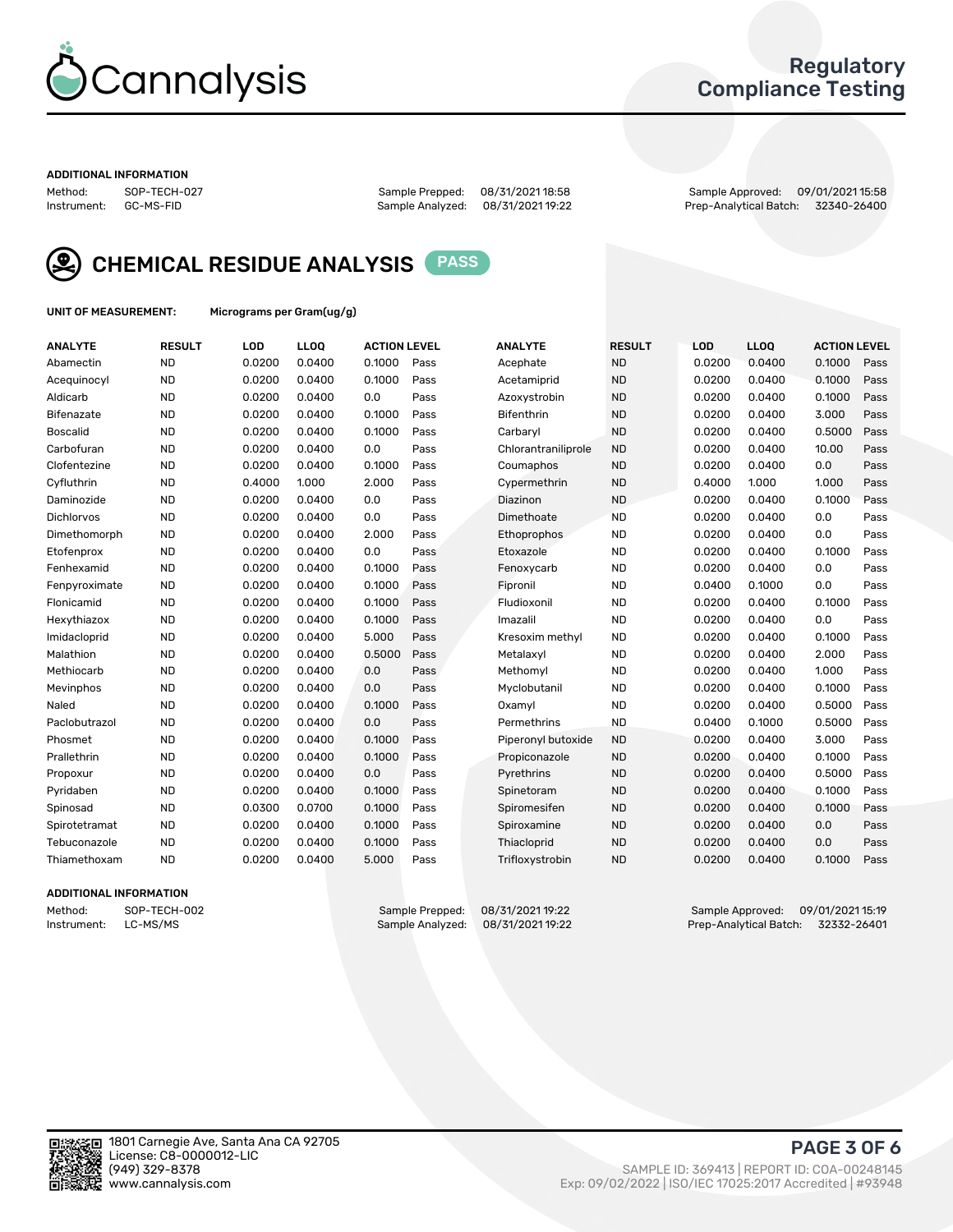

# CHEMICAL RESIDUE GC ANALYSIS PASS

| UNIT OF MEASUREMENT: | Micrograms per Gram(ug/g) |
|----------------------|---------------------------|
|                      |                           |

| <b>ANALYTE</b>         | <b>RESULT</b> | LOD    | <b>LLOO</b> | <b>ACTION LEVEL</b> |                  | <b>ANALYTE</b>   | <b>RESULT</b> | LOD              | <b>LLOO</b>            | <b>ACTION LEVEL</b> |      |
|------------------------|---------------|--------|-------------|---------------------|------------------|------------------|---------------|------------------|------------------------|---------------------|------|
| Captan                 | <b>ND</b>     | 0.1000 | 0.2000      | 0.7000              | Pass             | Chlordane        | <b>ND</b>     | 0.0109           | 0.0136                 | 0.0                 | Pass |
| Methyl parathion       | <b>ND</b>     | 0.0400 | 0.1000      | 0.0                 | Pass             | <b>PCNB</b>      | <b>ND</b>     | 0.0200           | 0.0400                 | 0.1000              | Pass |
| Chlorfenapyr           | <b>ND</b>     | 0.0800 | 0.1000      | 0.0                 | Pass             | Chlorpyrifos     | <b>ND</b>     | 0.0800           | 0.1000                 | 0.0                 | Pass |
|                        |               |        |             |                     |                  |                  |               |                  |                        |                     |      |
| ADDITIONAL INFORMATION |               |        |             |                     |                  |                  |               |                  |                        |                     |      |
| Method:                | SOP-TECH-010  |        |             |                     | Sample Prepped:  | 08/31/2021 18:59 |               | Sample Approved: |                        | 09/01/2021 14:20    |      |
| Instrument:            | GC-MS/MS      |        |             |                     | Sample Analyzed: | 08/31/2021 19:23 |               |                  | Prep-Analytical Batch: | 32333-26402         |      |

# RESIDUAL SOLVENT ANALYSIS PASS

UNIT OF MEASUREMENT: Micrograms per Gram(ug/g)

| <b>ANALYTE</b>       | <b>RESULT</b> | <b>LOD</b> | <b>LLOO</b> | <b>ACTION LEVEL</b> |      | <b>ANALYTE</b>           | <b>RESULT</b> | <b>LOD</b> | LLOO  | <b>ACTION LEVEL</b> |      |
|----------------------|---------------|------------|-------------|---------------------|------|--------------------------|---------------|------------|-------|---------------------|------|
| Acetone              | <b>ND</b>     | 50.00      | 100.0       | 5000                | Pass | Acetonitrile             | <b>ND</b>     | 50.00      | 100.0 | 410.0               | Pass |
| Benzene              | <b>ND</b>     | 0.5000     | 1.000       | 1.000               | Pass | <b>Butane</b>            | <b>ND</b>     | 50.00      | 100.0 | 5000                | Pass |
| Chloroform           | <b>ND</b>     | 0.5000     | 1.000       | 1.000               | Pass | Ethanol                  | <b>ND</b>     | 50.00      | 100.0 | 5000                | Pass |
| <b>Ethyl Acetate</b> | <b>ND</b>     | 50.00      | 100.0       | 5000                | Pass | <b>Ethyl Ether</b>       | <b>ND</b>     | 50.00      | 100.0 | 5000                | Pass |
| Ethylene oxide       | <b>ND</b>     | 0.5000     | 1.000       | 1.000               | Pass | Heptane                  | <b>ND</b>     | 50.00      | 100.0 | 5000                | Pass |
| Hexane               | <b>ND</b>     | 50.00      | 100.0       | 290.0               | Pass | <b>Isopropyl Alcohol</b> | <b>ND</b>     | 50.00      | 100.0 | 5000                | Pass |
| Methanol             | <b>ND</b>     | 50.00      | 100.0       | 3000                | Pass | Methylene chloride       | <b>ND</b>     | 0.5000     | 1.000 | 1.000               | Pass |
| Pentane              | <b>ND</b>     | 50.00      | 100.0       | 5000                | Pass | Propane                  | <b>ND</b>     | 50.00      | 200.0 | 5000                | Pass |
| Toluene              | <b>ND</b>     | 50.00      | 100.0       | 890.0               | Pass | Xvlenes                  | <b>ND</b>     | 50.08      | 100.0 | 2170                | Pass |
| Trichloroethylene    | <b>ND</b>     | 0.5000     | 1.000       | 1.000               | Pass | 1.2-Dichloroethane       | <b>ND</b>     | 0.5000     | 1.000 | 1.000               | Pass |

#### ADDITIONAL INFORMATION

Method: SOP-TECH-021 Sample Prepped: 08/31/202117:59 Sample Approved: 09/01/202116:11<br>Sample Analyzed: 08/31/2021 18:01 Prep-Analytical Batch: 32331-26396 Prep-Analytical Batch: 32331-26396



UNIT OF MEASUREMENT: Cycle Threshold (Ct)

| <b>ANALYTE</b>         | <b>RESULT</b>              | LOD   | <b>LLOO</b> |     | <b>ACTION LEVEL</b> | <b>ANALYTE</b>   | <b>RESULT</b> | LOD                    | <b>LLOO</b>      |                  | <b>ACTION LEVEL</b> |
|------------------------|----------------------------|-------|-------------|-----|---------------------|------------------|---------------|------------------------|------------------|------------------|---------------------|
| A.fumigatus            | <b>ND</b>                  | 33.00 | 0.0         | 0.0 | Pass                | A. flavus        | <b>ND</b>     | 33.00                  | 0.0              | 0.0              | Pass                |
| A. niger               | <b>ND</b>                  | 33.00 | 0.0         | 0.0 | Pass                | A. terreus       | <b>ND</b>     | 33.00                  | 0.0              | 0.0              | Pass                |
| <b>STEC</b>            | <b>ND</b>                  | 33.00 | 0.0         | 0.0 | Pass                | Salmonella spp   | <b>ND</b>     | 33.00                  | 0.0              | 0.0              | Pass                |
| ADDITIONAL INFORMATION |                            |       |             |     |                     |                  |               |                        |                  |                  |                     |
| Method:                | SOP-TECH-016, SOP-TECH-022 |       |             |     | Sample Prepped:     | 09/01/2021 12:11 |               |                        | Sample Approved: | 09/02/2021 11:45 |                     |
| Instrument:            | aPCR                       |       |             |     | Sample Analyzed:    | 09/01/2021 12:16 |               | Prep-Analytical Batch: |                  |                  | 32343-26423         |

PAGE 4 OF 6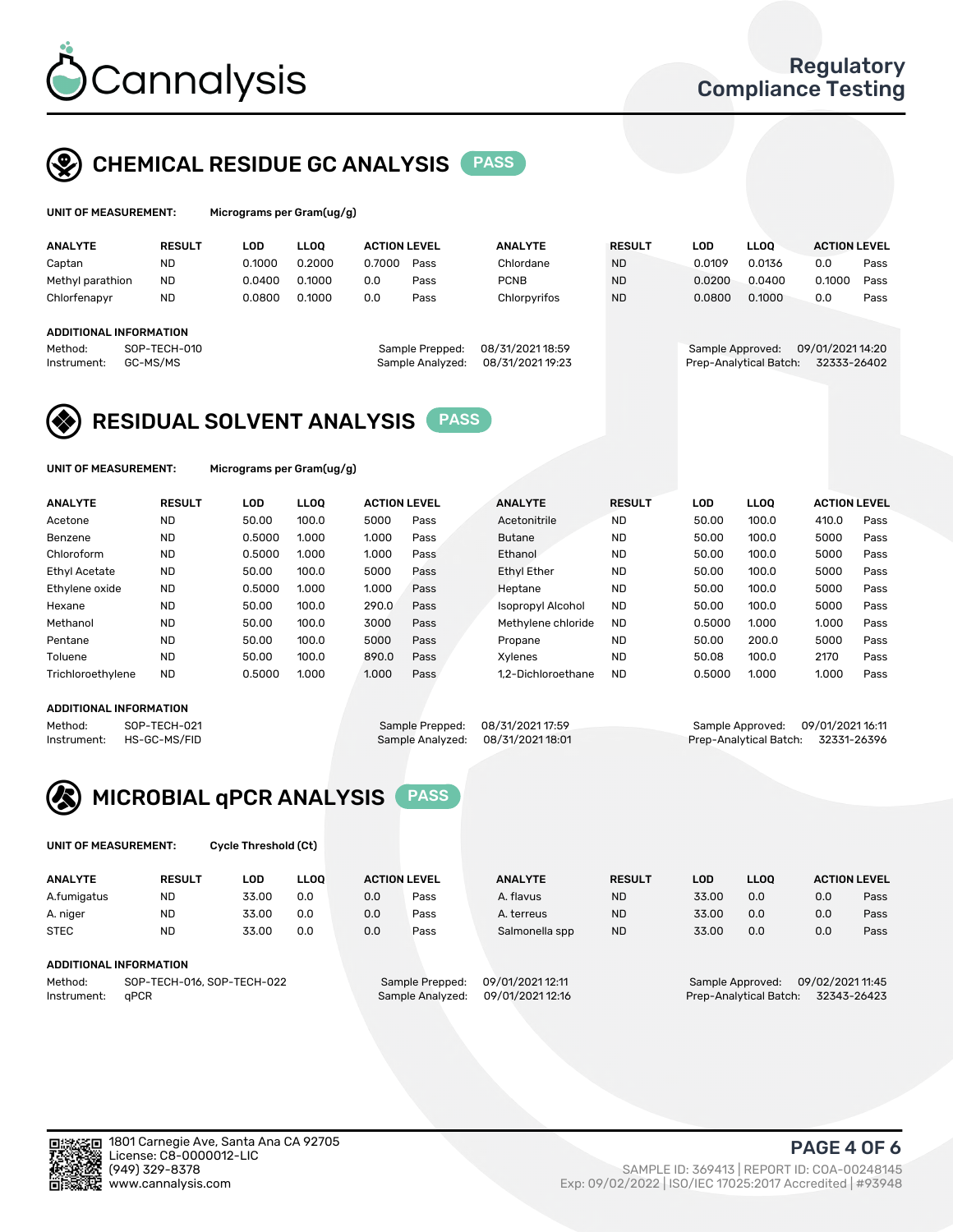



| UNIT OF MEASUREMENT:   |                               | Micrograms per Gram(ug/g) |             |                                     |                                      |               |            |                                            |                                 |      |
|------------------------|-------------------------------|---------------------------|-------------|-------------------------------------|--------------------------------------|---------------|------------|--------------------------------------------|---------------------------------|------|
| <b>ANALYTE</b>         | <b>RESULT</b>                 | <b>LOD</b>                | <b>LLOO</b> | <b>ACTION LEVEL</b>                 | <b>ANALYTE</b>                       | <b>RESULT</b> | <b>LOD</b> | LLOO <sup>1</sup>                          | <b>ACTION LEVEL</b>             |      |
| Arsenic                | <b>ND</b>                     | 0.0120                    | 0.1000      | 0.2000<br>Pass                      | Cadmium                              | <b>ND</b>     | 0.0072     | 0.0500                                     | 0.2000                          | Pass |
| Lead                   | <b>ND</b>                     | 0.0068                    | 0.0500      | 0.5000<br>Pass                      | Mercury                              | <b>ND</b>     | 0.0060     | 0.0500                                     | 0.1000                          | Pass |
|                        | <b>ADDITIONAL INFORMATION</b> |                           |             |                                     |                                      |               |            |                                            |                                 |      |
| Method:<br>Instrument: | SOP-TECH-013<br>ICP-MS        |                           |             | Sample Prepped:<br>Sample Analyzed: | 09/01/2021 09:43<br>09/01/2021 09:45 |               |            | Sample Approved:<br>Prep-Analytical Batch: | 09/01/2021 13:58<br>32346-26417 |      |
| (楽)                    | <b>MYCOTOXINS ANALYSIS</b>    |                           |             | <b>PASS</b>                         |                                      |               |            |                                            |                                 |      |





|  |  | UNIT OF MEASUREMENT: |  |
|--|--|----------------------|--|
|--|--|----------------------|--|

Micrograms per Kilogram(ug/kg)

| <b>ANALYTE</b>          | <b>RESULT</b> | LOD   | <b>LLOO</b> | <b>ACTION LEVEL</b> |      | <b>ANALYTE</b> | <b>RESULT</b> | LOD   | <b>LLOO</b> | <b>ACTION LEVEL</b> |      |
|-------------------------|---------------|-------|-------------|---------------------|------|----------------|---------------|-------|-------------|---------------------|------|
| Aflatoxin B1            | <b>ND</b>     | 1.000 | 2.000       |                     | N/A  | Aflatoxin B2   | <b>ND</b>     | 2.000 | 5.000       |                     | N/A  |
| Aflatoxin G1            | <b>ND</b>     | 2.000 | 5.000       |                     | N/A  | Aflatoxin G2   | <b>ND</b>     | 2.000 | 5.000       |                     | N/A  |
| <b>Total Aflatoxins</b> | <b>ND</b>     | 10.00 | 14.00       | 20.00               | Pass | Ochratoxin A   | <b>ND</b>     | 1.000 | 2.000       | 20.00               | Pass |
|                         |               |       |             |                     |      |                |               |       |             |                     |      |

### ADDITIONAL INFORMATION

Method: SOP-TECH-020 Sample Prepped: 08/31/2021 17:59 Sample Approved: 09/02/2021 11:00 Instrument: LC-MS/MS Sample Analyzed: 08/31/2021 18:00 Prep-Analytical Batch: 32330-26395

# FILTH & FOREIGN MATERIAL ANALYSIS PASS

UNIT OF MEASUREMENT: Filth and Foreign Matter (%, #/3g)

| <b>ANALYTE</b>                                              | <b>RESULT</b> | LOD | <b>LLOO</b> | <b>ACTION LEVEL</b> |                                     | <b>ANALYTE</b>                       | <b>RESULT</b> | LOD | <b>LLOO</b> | <b>ACTION LEVEL</b>                                                           |      |  |  |
|-------------------------------------------------------------|---------------|-----|-------------|---------------------|-------------------------------------|--------------------------------------|---------------|-----|-------------|-------------------------------------------------------------------------------|------|--|--|
| IF RH ME                                                    | <b>ND</b>     | 0.0 | 0.0         | 1.000               | Pass                                | <b>IFM</b>                           | <b>ND</b>     | 0.0 | 0.0         | 25.00                                                                         | Pass |  |  |
| Mold                                                        | <b>ND</b>     | 0.0 | 0.0         | 25.00               | Pass                                | <b>SSCD</b>                          | <b>ND</b>     | 0.0 | 0.0         | 25.00                                                                         | Pass |  |  |
| ADDITIONAL INFORMATION                                      |               |     |             |                     |                                     |                                      |               |     |             |                                                                               |      |  |  |
| SOP-TECH-009<br>Method:<br>Instrument:<br>Visual Inspection |               |     |             |                     | Sample Prepped:<br>Sample Analyzed: | 09/01/2021 17:05<br>09/01/2021 17:05 |               |     |             | 09/01/2021 17:11<br>Sample Approved:<br>32375-26450<br>Prep-Analytical Batch: |      |  |  |



PAGE 5 OF 6